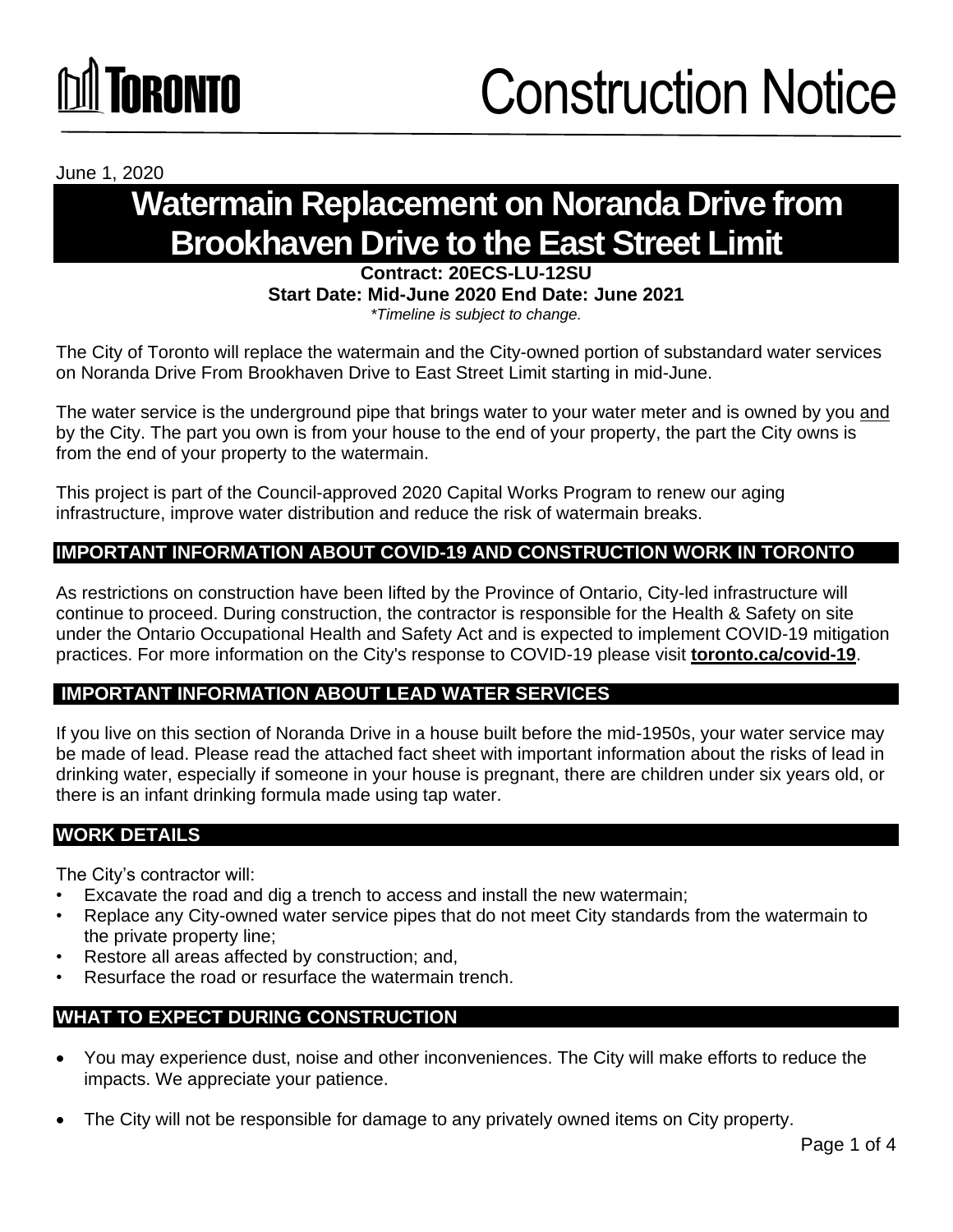# **DA TORONTO**

## Construction Notice

|  | <b>Work Hours:</b> Work will take place from 7 a.m. to 7 p.m. Monday to Friday, with work<br>after hours and on weekends as required.                                                                                                                                                                                                                                                                                                                                                                                                                                                                                                                 |
|--|-------------------------------------------------------------------------------------------------------------------------------------------------------------------------------------------------------------------------------------------------------------------------------------------------------------------------------------------------------------------------------------------------------------------------------------------------------------------------------------------------------------------------------------------------------------------------------------------------------------------------------------------------------|
|  | <b>Pre-Construction Inspection: OZA Inspections, under contract to KORE</b><br>Infrastructure Group, will survey all properties within 30 metres of the construction<br>area before construction starts. Participation in the survey is voluntary; however,<br>participating is important in determining if the construction caused damage. The<br>inspection will look at the exterior of all properties to verify existing conditions. The<br>company will deliver a separate notice requesting time to set up appointments. All<br>inspection staff will be wearing photo identification and carrying photographic<br>equipment during their work. |
|  | <b>Physical Distancing</b><br>There are times when contractors need to communicate with homeowners about what<br>is happening on-site. This could be about driveway access, water shut offs, exterior<br>pre-construction inspections, and site restoration work (landscaping, installing pavers<br>etc.). Contractor's staff will be identifiable by their high-visibility clothing.                                                                                                                                                                                                                                                                 |
|  | Where possible, a phone number for a contact person on-site will be provided on<br>notices, to answer questions about work near your property. At other times, the<br>contractor may knock on your door, but will then step away the required distance to<br>discuss the work that is taking place and what can be expected that day. Please<br>practice physical distancing with workers so everyone can remain safe. If you have<br>questions, call the contact provided on this notice.                                                                                                                                                            |
|  | Important information for owners of sprinkler systems / heated driveways and<br>private landscaping features. Property owners should remove items located within<br>City property limits (boulevard) to avoid damage.                                                                                                                                                                                                                                                                                                                                                                                                                                 |
|  | This includes items such as landscaping (plants and pavers), decorative objects,<br>sprinkler systems or heated driveways. If you have a sprinkler system or heated<br>driveway, please contact the Field Ambassador listed below.                                                                                                                                                                                                                                                                                                                                                                                                                    |
|  | <b>Water Service Disruptions:</b> From time-to-time, the water supply to your property<br>will be shut-off to complete construction; the contractor will provide notice at least<br>24-hours in advance. Throughout the work, it is recommended that you<br>temporarily disconnect any water treatment systems (i.e. softeners or filters),<br>water-cooled air conditioners or similar plumbing fixtures. Automatic lawn sprinkler<br>systems may also be affected, therefore, you may need to water manually. In the<br>event you did not receive advance notice, the City may have needed to use an<br>emergency water shut off to complete work.  |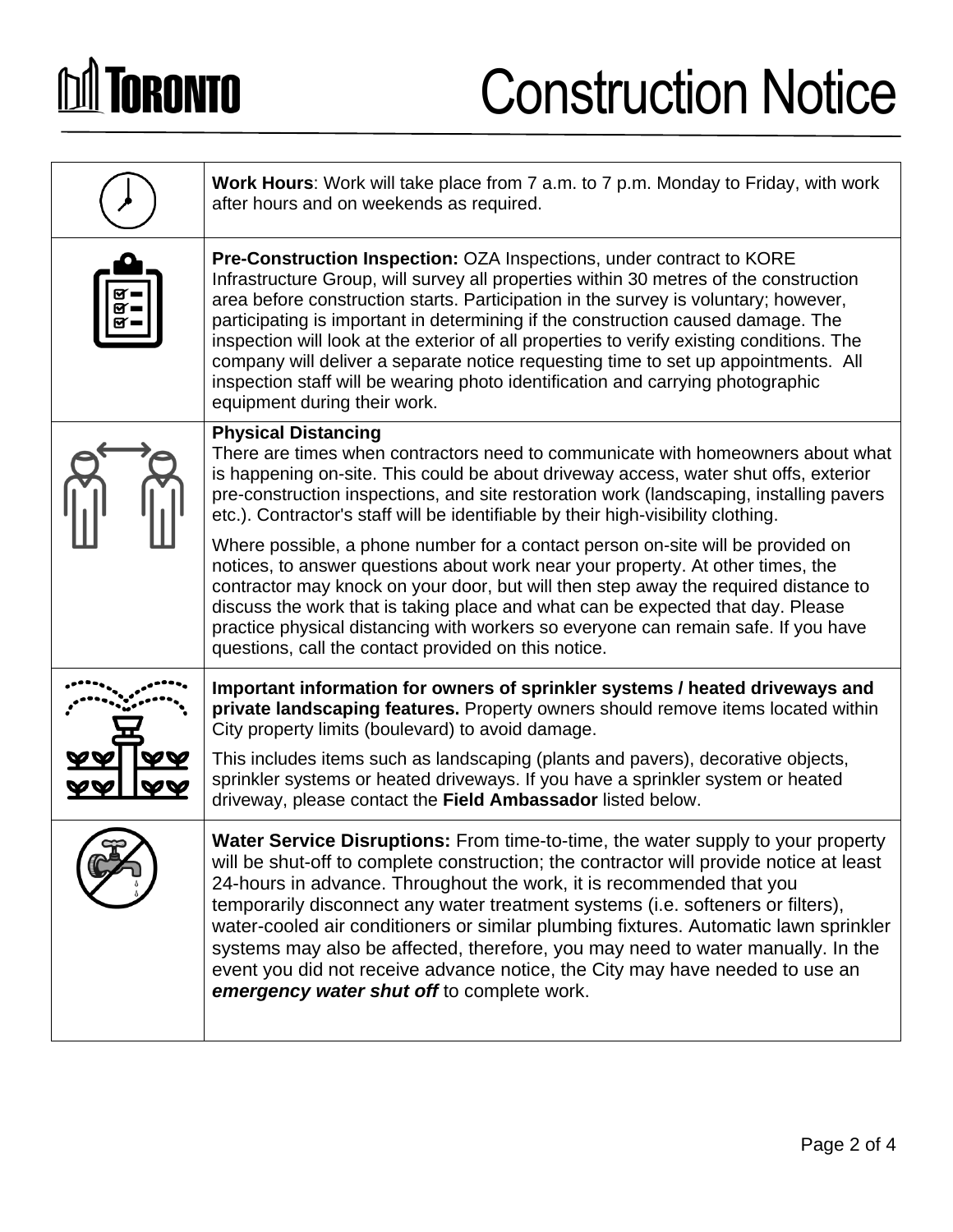# **DA TORONTO**

### Construction Notice

| Substandard Water Service Replacement: Please take the time to read the<br>attached fact sheet carefully as it contains important information on lead in<br>drinking water and how to prepare for replacement. If you want to replace the<br>private portion-of the water service pipe, the City of Toronto recommends that you<br>obtain several quotes before selecting a contractor. PLEASE NOTE: The City is<br>not able to get involved in any contract to have work done on private property.<br>Property owners are responsible for ensuring contractors do not interfere with the<br>work being done on City property. Learn more at www.toronto.ca/leadpipes.                                                 |
|------------------------------------------------------------------------------------------------------------------------------------------------------------------------------------------------------------------------------------------------------------------------------------------------------------------------------------------------------------------------------------------------------------------------------------------------------------------------------------------------------------------------------------------------------------------------------------------------------------------------------------------------------------------------------------------------------------------------|
| Road and Sidewalk Access: In order to complete the work in a safe manner, there<br>will be road and sidewalk restrictions within the construction work zone. Access for<br>emergency vehicles will be maintained at all times.                                                                                                                                                                                                                                                                                                                                                                                                                                                                                         |
| Driveway Access: The contractor will notify you of any temporary restrictions to your<br>driveway access. If your property has two entrances, one entrance will be kept open<br>at all times.                                                                                                                                                                                                                                                                                                                                                                                                                                                                                                                          |
| Traffic Management: Efforts have been made to manage traffic in the area for the<br>safety of workers, road users and residents. Road users should expect delays and<br>increased traffic on nearby main and side streets.                                                                                                                                                                                                                                                                                                                                                                                                                                                                                             |
| Traffic on Noranda Drive will be reduced to one lane.                                                                                                                                                                                                                                                                                                                                                                                                                                                                                                                                                                                                                                                                  |
| Parking: Parking in the active work zone is not permitted as space is needed for<br>construction equipment and materials. This project will affect the availability of on-<br>street parking. If your parked vehicle affects construction work, it will be relocated with<br>no charge to the owner. Please call 416-808-2222 for its location.                                                                                                                                                                                                                                                                                                                                                                        |
| <b>Parking Violation Notice:</b> In an effort to reduce ticketing due to construction, the City<br>encourages communities with construction to be patient as neighbours may need to<br>temporarily relocate vehicles. If enforcement is called, enforcement must issue a<br>yellow parking violation notice (ticket). If you receive a yellow notice during this<br>construction work, do the following within 15 days of the notice date:<br>1) Contact the site inspector or person listed on the Construction Notice and give<br>them the yellow notice number.<br>2) Dispute the parking violation notice online or in person following the process listed<br>on the reverse side of the parking violation notice. |
| You may use this construction notice as part of the explanation of why the<br>violation should be cancelled. Please note: that violation notices cannot be<br>cancelled if vehicles are parked in illegal parking spots (i.e. in front of a fire hydrant or<br>in no parking zones).                                                                                                                                                                                                                                                                                                                                                                                                                                   |
| Garbage & Recycling: Please follow your normal routine. If required, the contractor<br>will move bins to an appropriate location and return them. Please ensure that you<br>label your bins with your address.                                                                                                                                                                                                                                                                                                                                                                                                                                                                                                         |